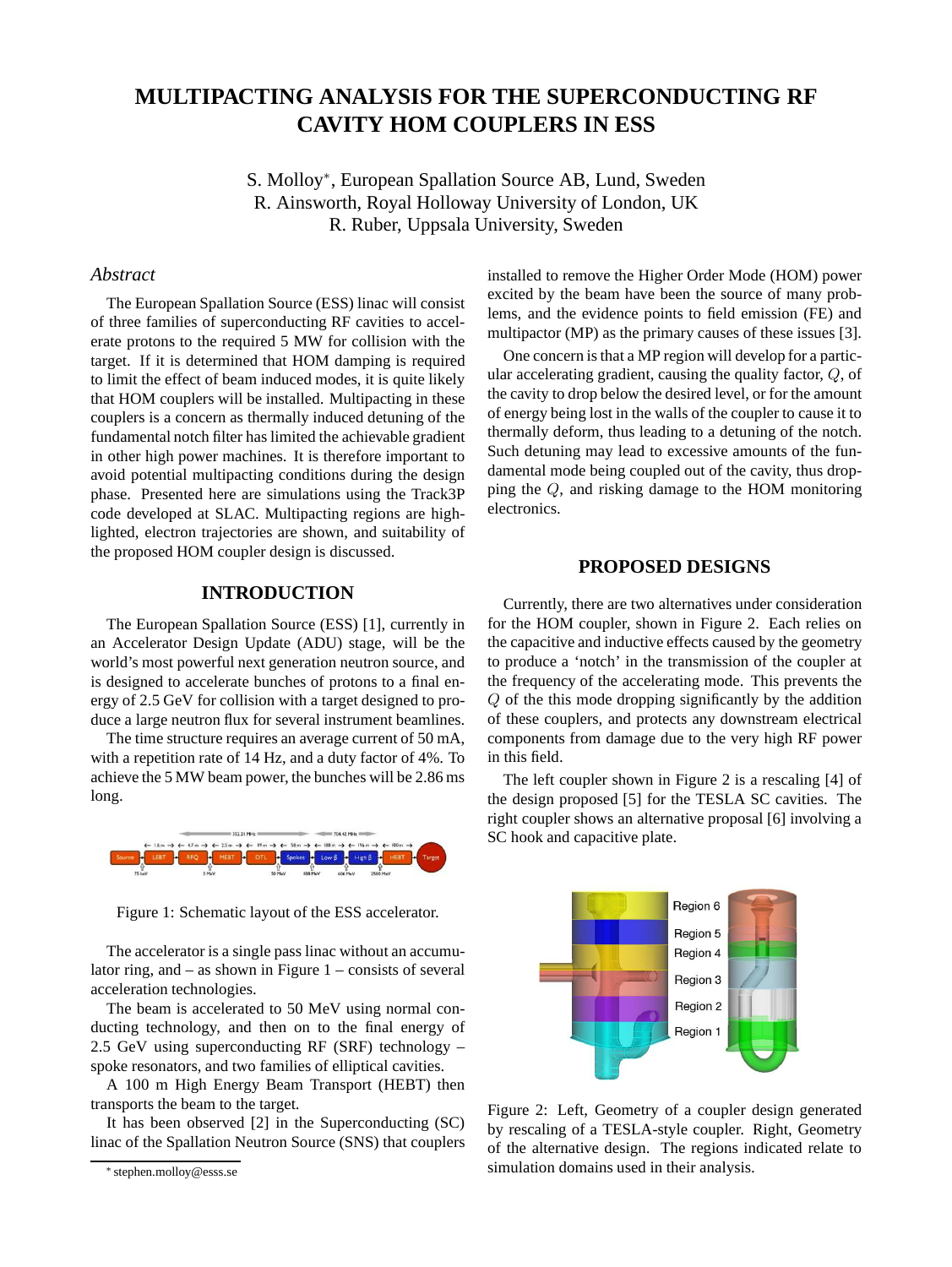## **SIMULATIONS**

In order to make a decision on which, if any, of these couplers should be installed on the ESS cavities, there are many aspects of their performance to take into account (e.g. the frequency dependence of their scattering parameter matrix, ease of contruction, installation, tuning, etc.). This paper concentrates only on studies of their MP performance.

The code used for this study was the ACE3P electromagnetic simulation suite [7]. The initial step was to use the Omega3P eigensolver module to determine the field distribution and frequency of the fundamental accelerating mode, through which to track the FE electrons. The second step is to use the Track3P module to release electrons from various points on the surface of the coupler, and to track their subsequent motion throughout the volume of the body.

The electrons were released every 3.6° for one cycle of the accelerating mode, and then tracked for a further 19 cycles. Electrons that hit a conducting surface were immediately re-emitted if the collision occurred at a phase of the RF where the electrical field vector was directed towards the surface. Collisions at the opposite phase or with a beam pipe surface "killed" the electron.

The couplers were split into regions, which were simulated in series, and then combined during postprocessing. This takes advantage of the fact that the CPU requirements had a scaling with the number of particles that was stronger than linear, and so splitting the simulation into multiple, serial, domains, allowed the run to complete in a shorter time.

During the simulation, Track3P causes at most one electron to be released after each collision, which is not sufficient to fully model the avalanche condition of MP. To correct this, a postprocessing step is performed, which uses a Secondary Electron Yield (SEY) curve to determine the magnitude of the resonant process. The SEY curve is defined as the average number of electrons emitted due to a collision by an electron of a certain energy. For these simulations, a typical SEY curve for niobium was used [8].

The Track3P simulation was repeated for a range of accelerating voltages up to 25 MV/m (note that the design loaded gradient of these cavities is 18 MV/m).

#### **RESULTS**

# *Re-scaled TESLA Design*

Figure 3 shows the impact energies of the resonant trajectories recorded in the Track3P simulation, where the regions identified in the legend correspond to those shown in Figure 2.

When this is scaled by the SEY data, the so-called "enhanced counter function" shown in Figure 4 is obtained. Note that this normalised by the total initial charge.



Figure 3: Impact energy of each electron vs the gradient of the accelerating field within the cavity.

# *Alternative "Hook & Plate" Design*

Figure 5 shows the impact energies of the resonant trajectories for the alternative design, and it can be see that the number of such trajectories is considerably lower than that shown in Figure 3.

The enhanced counter function for this design, shown in Figure 6, shows a very large MP band at low field gradient. Figure 5 indicates that this is related to resonant trajectories forming between the large capacitive plate and the nearby wall of the vacuum chamber.

#### *Comparison*

Figure 7 shows a comparison between the two coupler simulated. Note that the values of the enhanced counter function were normalised by the total amount of charge emitted at the start of the simulation.

It should also be noted that the alternative design has a large MP band at low field gradient that may cause se-



Figure 4: "Enhanced counter function" for Tesla-style design.